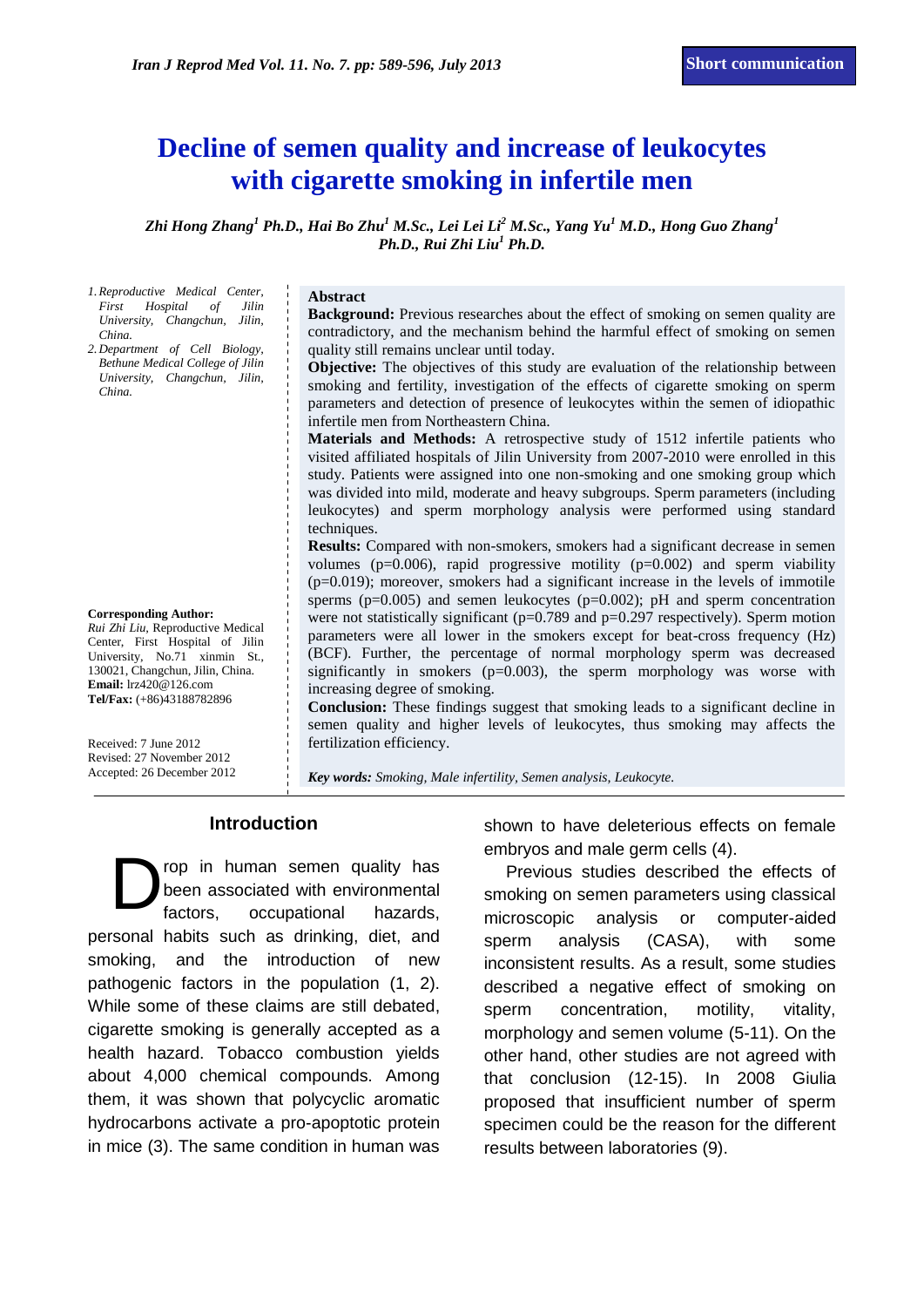These inconsistencies however cause many debates. Concerning the effects of smoking on semen quality of Chinese population, only two previous studies had reported that effects, in Chongqing and Shandong province, they analyzed small sample of infertile men and large sample of fertile men respectively. In this study we retrospectively analyzed the semen quality of a large number of idiopathic infertile men, trying to evaluate the possible relationship between smoking and fertility, explore the influence of cigarette smoking (including different smoking levels) on sperm parameters and detect the presence of leukocytes within the semen of infertile patients from Northeast China.

#### **Materials and methods**

#### **Participants**

A retrospective study during May 2007 to November 2010 was performed; male patients who visited the First, Second and Third Bethune Hospital of Jilin University for infertility during this period had enrolled in this study. Our daily outpatients of male infertility were about 50 patients, but most of them do not meet our inclusion criteria (Specific criteria were in the next paragraph).

The azoospermia patients were first excluded from the study, of 1639 idiopathic infertility patients with semen analysis who were initially included in the study, 127 infertile men with factors that may affect fertility were excluded. These factors include excessive alcohol intake, chronic or hallucinatory drug use, serious systemic disease, abnormality of the external genitalia, known hereditary/familial disorders, and also excluded men involved those who had infection or trauma of the genitals.

Enrolled participants were assigned into either a non-smoking group (n=775) or a smoking group (n=737). The smoking group was further subdivided into three subgroups: mild [smoking frequency (SF) less than 5 cigarettes per day and smoking age (SA) less than 5 years, n=180], moderate (SF 5-20 cigarettes per day and SA 5-10 years, n=327) and heavy (SF >20 cigarettes per day and SA >10 years, n=230), per cigarette contains about 1g tobacco. Values of normal sperm parameters advised by World Health Organization (WHO, 1999) guidelines were applied as a control for semen analysis and determination of abnormal fertility (16). This study was approved by the Reproductive Medicine Ethics Committee of First Hospital of Jilin University, and all patients signed informed consents of this study before semen analysis.

# **Sample collection and routine semen analysis**

Participants in this study were asked to collect their semen samples by masturbation at the hospital in a polypropylene container after 2-7 days of sexual abstinence. The semen were then allowed to liquefy at  $37^{\circ}$ C and processed immediately thereafter using the WHO recommended guidelines (WHO, 1999).

Briefly, the semen volume and pH measurement were recorded, sperm viability was detected using eosin staining method for the determination of live sperms. Sperm motility parameters of the semen specimens were obtained after preheating at  $37^{\circ}$ C using a quality detector counting board and a semen color automatic analysis system (WLJY-9000, Beijing, China). Leukocyte count was evaluated under light microscopy using benzidine staining and adjusted according to the recorded volume of ejaculated semen (count/ml of peroxidase positive leukocyte).

## **Sperm morphology analysis**

Blind evaluation of sperm morphology by two in house trained technicians was obtained from air-dried smears fixed and stained with Wright-Giemsa (Diff-Quick; Risheng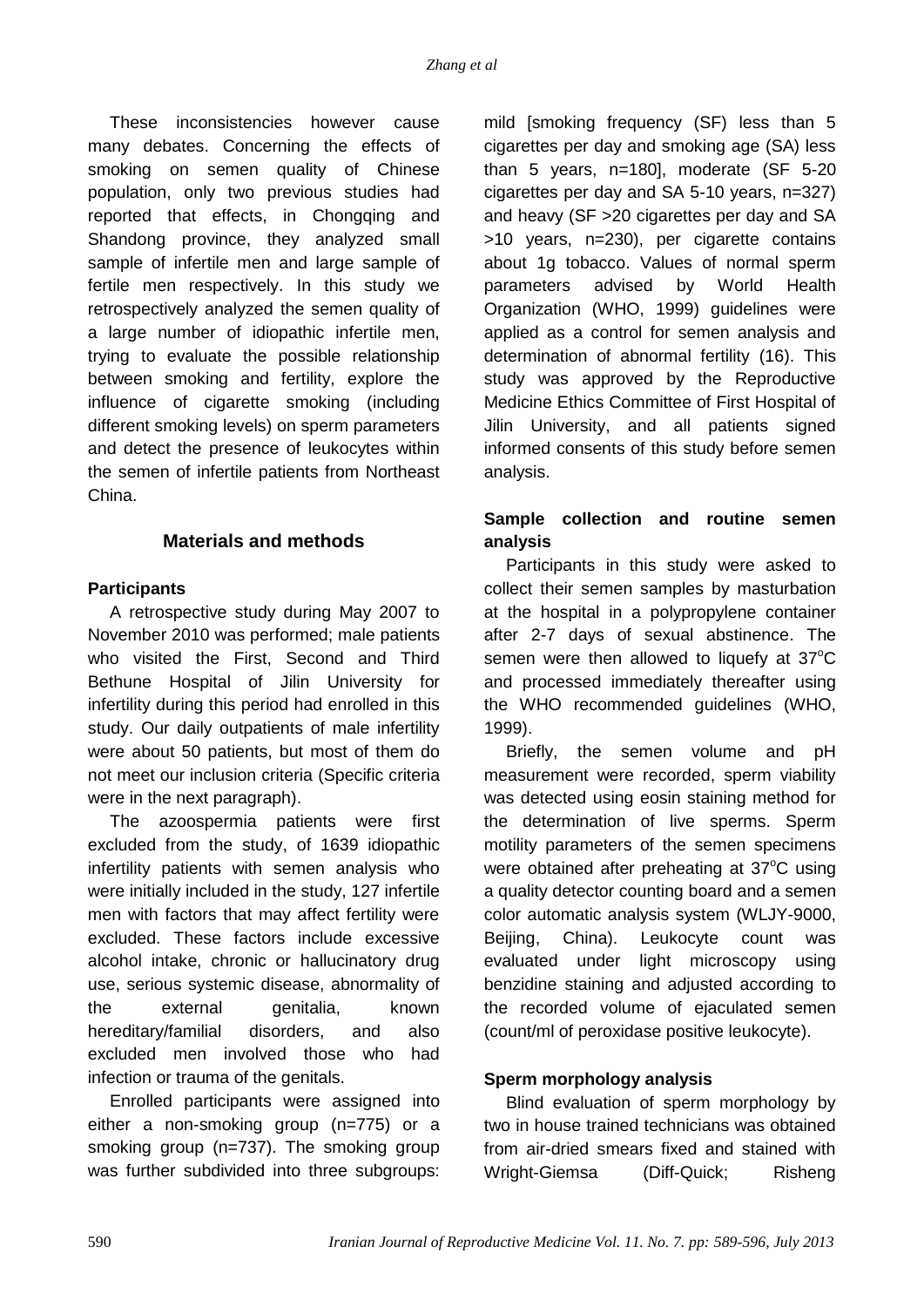Reproductive Medicine Science Tech. Co. Ltd, ChangChun, China) using WHO 1999 Tygerberg's strict criteria.

## **Statistical analysis**

Statistical analysis was carried out using software package SPSS 11.5 (SPSS Inc, Chicago, IL). First, homogeneity of variance test was used to variables between the pooled, mild, moderate and heavy smokers and the non-smokers. If variance was homogeneity, two independent samples T-test was used; if variance was not homogeneity, two independent sample rank sum test was used. All data were presented as Mean±SD, sperm morphology shown in table 3 were relative percentages. P<0.05 was considered statistically significant.

#### **Results**

Among 1639 patients, a total of 1512 infertile men from Northeastern China met the inclusion criteria and were recruited to evaluate the impact of smoking on sperm infertile condition. They include 775 nonsmokers and 737 smokers (180 mild smokers, 327 moderate smokers, and 230 heavy smokers). The age of smokers and nonsmokers had no statistically significant difference (p=0.872), (Table I). Semen parameters (semen volume, pH, sperm concentration, motility, viability, leukocytes and sperm motion parameters) in smokers and non-smokers were compared in all 1512 participants (Table II, and III). Since not every patient has sperm morphology data, so we only studied 615 non-smokers and 562 smokers (127 mild smokers, 242 moderate smokers, and 139 heavy smokers) with sperm morphology analysis, (Table IV).

As shown in table II, semen volumes of smokers were significantly lower than those of non-smokers (p=0.006). The fast progressive motility of their sperm (grade a and grade a+b) and viability rate were also significantly lower (p=0.002, p=0.004, and p=0.019 respectively). On the other hand, immotile sperms (grade d) and presence of leukocytes in semen were significantly increased among smokers (p=0.005, p=0.002 respectively). Compare with non-smokers, pH and sperm concentration were lower in smokers, but this differences were not statistically significant (p=0.789 and p=0.297 respectively). In subgroups, compared with non-smokers, seminal leukocytes gradually increased with increasing degree of smoking, the p-value of the mild, moderate and heavy subgroups were p=0.241, p=0.025 and p=0.001 respectively.

For motion parameters, the study results showed that all parameters were lower in the smokers except for beat-cross frequency (Hz) (BCF), in other words, the effect of smoking on BCF was not noticeable and not significant. While average path velocity (VAP), linearity (LIN), wobble (WOB) and straightness (STR) were statistically significant (p=0.020,  $p=0.024$ ,  $p=0.006$  and  $p=0.035$  respectively). In the subgroups, levels of curvilinear velocity (VCL), straight-line velocity (VSL), VAP, amplitude of lateral head displacement (ALH), LIN and STR showed a decreasing trend associated with the increased level of smoking. In addition in heavy smoker subgroup, VSL and VAP showed significant decrease compared with non-smokers (p=0.006 and p=0.006 respectively) as shown in table III.

The percentage of normal sperm morphology was significantly lower in smokers compared with non-smokers (p=0.003). similarly the percentage of neck defects decreased; head and tail defects increased, which the difference in head defects were statistically significant (p=0.016). Compare with non-smokers the percentage of large head, pear-shaped head, round head, amorphous head, acrosomal area small and double head showed increase, in which, only difference in acrosomal area small was statistically significant (p=0.041); small head and tapered head showed decrease. In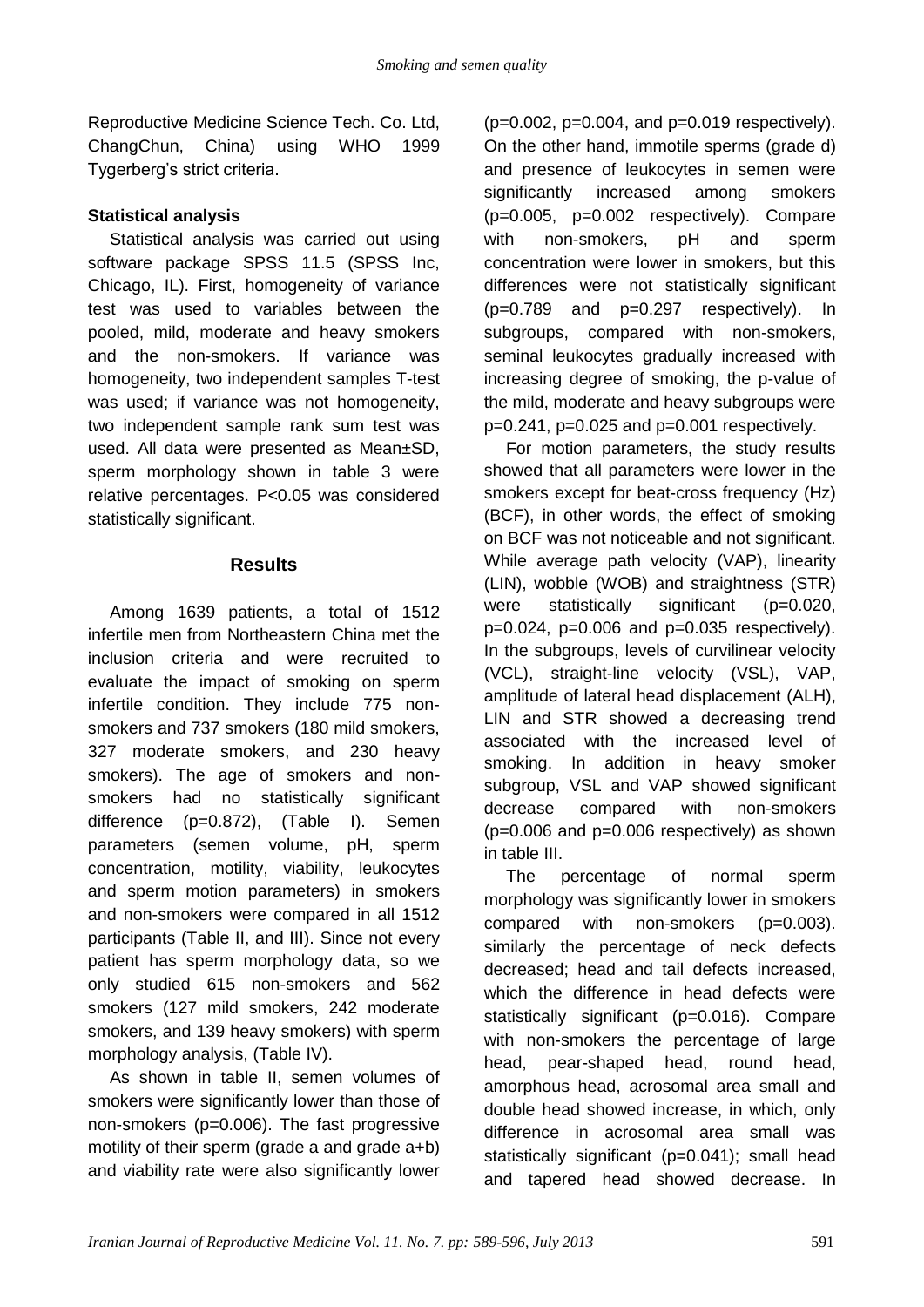subgroups, compared with non-smokers, normal sperm morphology rates decreased with increasing degree of smoking, the pvalue of the mild, moderate and heavy subgroups were p=0.437, p=0.022 and p=0.001 respectively as shown in Table IV.

#### **Table I.** Age and groups of the enrolled participants (Mean  $\pm$  SD)

|             | Excluded         | <b>Non-smokers</b> | <b>Smokers</b>   |                  |                  |                  |  |
|-------------|------------------|--------------------|------------------|------------------|------------------|------------------|--|
|             |                  |                    | <b>Total</b>     | Mild             | Moderate         | <b>Heavy</b>     |  |
| Number      | 127              | 775                | 737              | 180              | 327              | 230              |  |
| Age (years) | $30.23 \pm 6.23$ | $29.91 \pm 4.81$   | $29.60 \pm 4.84$ | $29.81 \pm 4.89$ | $29.74 \pm 5.17$ | $30.02 \pm 4.75$ |  |
| p-value     | ۰                | $\blacksquare$     | 0.872            | 0.064            | 0.640            | 0.589            |  |

Two independent samples T-test was used. P-values result was compared with non-smokers.

**Table II.** Sperm parameters in non-smokers and smokers groups (Mean  $\pm$  SD)

|                                         | Non-smokers       | <b>Smokers</b>       |         |                   |                     |                      |  |
|-----------------------------------------|-------------------|----------------------|---------|-------------------|---------------------|----------------------|--|
| <b>Sperm parameters</b>                 | $(n=775)$         | Total (n=737)        | p-value | Mild $(n=180)$    | Moderate $(n=327)$  | Heavy $(n=230)$      |  |
| Volume (ml)                             | $3.46 \pm 1.66$   | $3.21 \pm 1.49$ **   | 0.006   | $3.16 \pm 1.55^*$ | $3.20 \pm 1.44*$    | $3.26 \pm 1.52$      |  |
| pH                                      | $7.13 \pm 0.23$   | $7.12 + 0.24$        | 0.789   | $7.13 + 0.24$     | $7.12 \pm 0.23$     | $7.11 \pm 0.23$      |  |
| Concentration $(\times 10^6/\text{ml})$ | $57.02 + 46.72$   | $54.43 + 50.7$       | 0.297   | $55.10 \pm 49.35$ | $54.64 \pm 51.34$   | $53.56 + 49.13$      |  |
| Viability (%)                           | $55.25 \pm 18.79$ | $52.91 + 20.21*$     | 0.019   | $53.49 + 19.43$   | $53.31 + 20.48$     | $51.84 \pm 20.55*$   |  |
| Leukocytes $(\times 10^6$ /ml)          | $0.097 \pm 0.016$ | $0.120 + 0.188**$    | 0.002   | $0.101 + 0.158$   | $0.124 + 0.198*$    | $0.132 \pm 0.199$ ** |  |
| Motility grade                          |                   |                      |         |                   |                     |                      |  |
| a(%)                                    | $16.38 + 11.84$   | $14.71 + 11.76**$    | 0.002   | $15.54 + 11.67$   | $14.51 + 11.81*$    | $14.23 + 11.87*$     |  |
| b(%)                                    | $8.23 \pm 5.20$   | $7.57 \pm 5.47*$     | 0.017   | $7.26 + 5.44*$    | $7.86 \pm 5.70$     | $7.47 \pm 5.18$      |  |
| c(%)                                    | $6.48 \pm 5.42$   | $6.12 \pm 5.83$      | 0.212   | $5.84 \pm 5.17$   | $6.54 + 6.52$       | $5.80 \pm 5.37$      |  |
| d(%)                                    | $68.92 \pm 19.60$ | $71.66 \pm 19.80$ ** | 0.005   | $71.36 + 18.65$   | $71.22 + 20.85$     | $72.53 \pm 19.37*$   |  |
| $(a + b)$ $(\%)$                        | $24.61 \pm 15.68$ | $22.28 \pm 15.65***$ | 0.004   | $22.80 \pm 15.03$ | $22.37 \pm 16.17^*$ | $21.70 \pm 15.52^*$  |  |

Two independent samples T-test or rank sum test was used. P-values result was compared smokers with non-smokers. \*p<0.05, \*\* p<0.01.

**Table III.** Sperm motion parameters in non-smokers and smokers groups (Mean  $\pm$  SD)

| <b>Motion parameters</b> | Non-smokers      | <b>Smokers</b>      |         |                   |                    |                      |  |
|--------------------------|------------------|---------------------|---------|-------------------|--------------------|----------------------|--|
|                          | $(n=775)$        | Total $(n=737)$     | p-value | Mild $(n=180)$    | Moderate $(n=327)$ | Heavy $(n=230)$      |  |
| $VCL$ ( $\mu$ m/s)       | $44.03 \pm 9.22$ | $41.89 \pm 13.25$   | 0.100   | $43.31 \pm 13.68$ | $41.78 \pm 11.97*$ | $40.78 \pm 14.40*$   |  |
| $VSL$ ( $\mu$ m/s)       | $28.86 \pm 6.70$ | $27.28 + 10.05$     | 0.071   | $28.32 \pm 10.39$ | $27.33 \pm 9.29$   | $26.27 \pm 10.66$ ** |  |
| $VAP$ ( $\mu$ m/s)       | $31.75 + 6.84$   | $29.80 + 10.30*$    | 0.020   | $30.83 + 10.77$   | $29.71 + 9.36*$    | $29.00 + 11.04**$    |  |
| MAD (°)                  | $53.75 \pm 9.29$ | $51.24 + 14.93$     | 0.063   | $51.07 + 15.07$   | $51.39 + 13.91$    | $51.20 + 15.49$      |  |
| $ALH$ ( $\mu$ m)         | $3.04 \pm 2.76$  | $2.80 + 1.88$       | 0.050   | $2.87 + 1.72$     | $2.79 \pm 2.22$    | $2.75 + 1.46$        |  |
| BCF(Hz)                  | $5.09 \pm 1.10$  | $5.10 + 1.93$       | 0.717   | $5.00 + 2.03$     | $5.18 + 1.77$      | $5.07 + 2.04$        |  |
| LIN(%)                   | $64.12 + 9.61$   | $60.24 + 17.11*$    | 0.024   | $61.11 + 17.49$   | $60.75 + 15.64*$   | $58.76 + 18.61*$     |  |
| WOB(%)                   | $71.75 \pm 7.86$ | $67.16 \pm 18.31**$ | 0.006   | $67.58 \pm 18.59$ | $67.65 \pm 17.44*$ | $66.11 \pm 19.22*$   |  |
| STR(%)                   | $86.85 \pm 7.58$ | $81.59 + 21.60*$    | 0.035   | $82.80 \pm 21.77$ | $81.38 + 20.91*$   | $80.78 \pm 22.38*$   |  |

Two independent samples T-test or rank sum test was used. P-values result was compared smokers with non-smokers.\*p<0.05, \*\* p<0.01.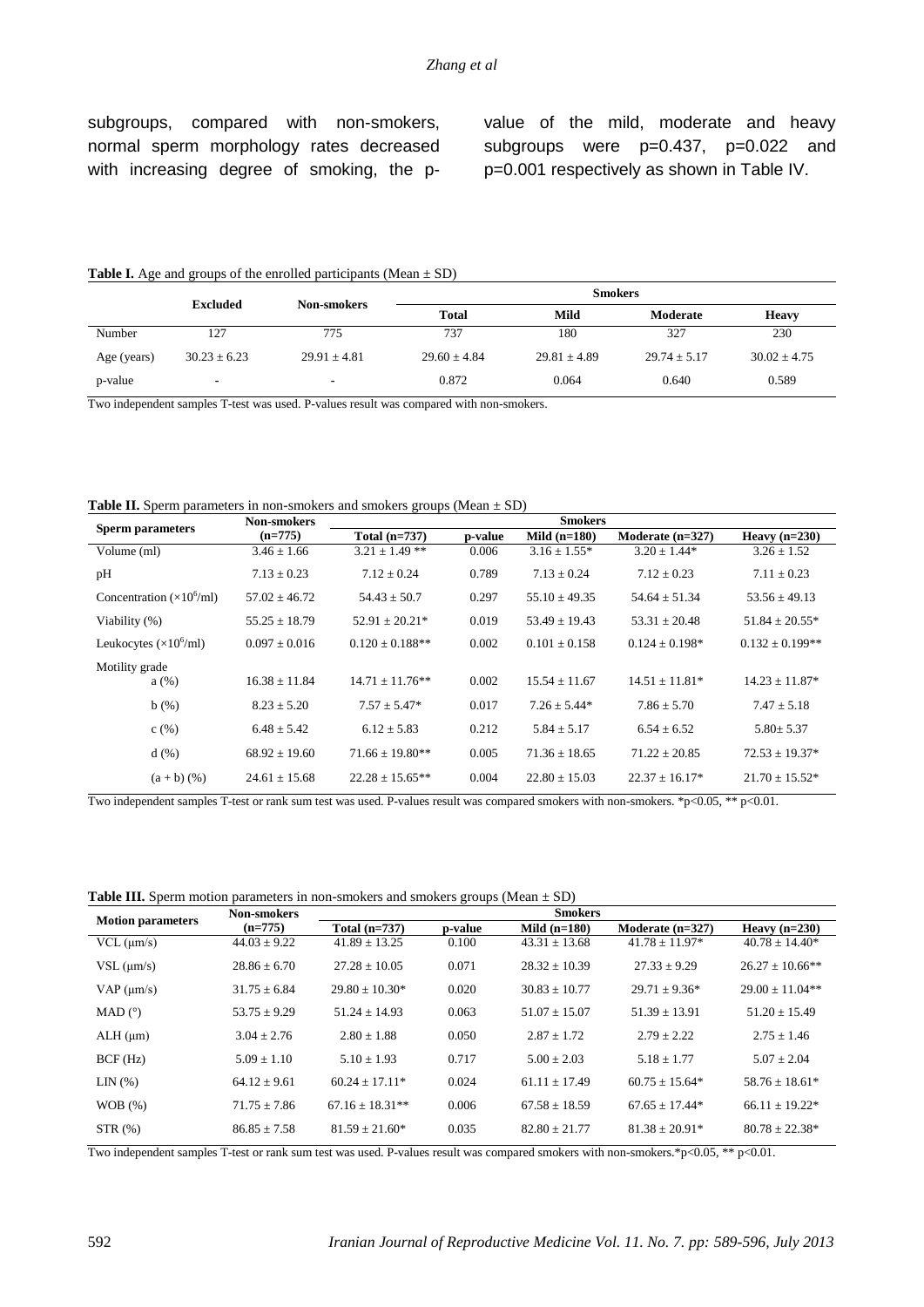| <b>Sperm morphology</b> | <b>Non-smokers</b> | <b>Smokers</b>      |         |                   |                    |                     |  |  |
|-------------------------|--------------------|---------------------|---------|-------------------|--------------------|---------------------|--|--|
|                         | $(n=615)$          | Total $(n=562)$     | p-value | Mild $(n=127)$    | Moderate $(n=242)$ | Heavy $(n=139)$     |  |  |
| Normal form             | $11.17 \pm 3.56$   | $10.61 \pm 3.69$ ** | 0.003   | $10.95 \pm 3.41$  | $10.61 \pm 3.80^*$ | $10.31 \pm 3.76$ ** |  |  |
| Head defects            | $87.81 \pm 3.78$   | $88.32 \pm 4.30*$   | 0.016   | $87.70 \pm 4.54$  | $88.40 \pm 3.86^*$ | $88.75 \pm 4.60**$  |  |  |
| Large head              | $7.28 \pm 7.50$    | $7.64 \pm 7.60$     | 0.502   | $7.55 \pm 6.68$   | $7.30 \pm 7.50$    | $8.18 \pm 8.47$     |  |  |
| Small head              | $7.64 \pm 6.43$    | $7.34 \pm 6.84$     | 0.147   | $7.23 \pm 5.24$   | $7.41 \pm 7.08$    | $7.36 \pm 7.73$     |  |  |
| Tapered head            | $15.60 \pm 12.03$  | $14.61 \pm 12.37$   | 0.064   | $15.62 \pm 14.76$ | $14.35 \pm 11.69$  | $14.06 \pm 10.84$   |  |  |
| Pear-shaped head        | $13.19 \pm 12.03$  | $13.22 \pm 10.10$   | 0.842   | $12.70 \pm 9.37$  | $14.14 \pm 10.51$  | $12.45 \pm 10.11$   |  |  |
| Round head              | $4.38 \pm 4.49$    | $4.48 \pm 4.19$     | 0.584   | $4.29 \pm 5.26$   | $4.21 \pm 3.24$    | $4.96 \pm 4.23*$    |  |  |
| Amorphous head          | $39.57 \pm 13.39$  | $40.77 \pm 15.01$   | 0.329   | $40.12 \pm 16.93$ | $40.77 \pm 15.01$  | $41.39 \pm 13.17$   |  |  |
| Vacuolated head         | $0.03 \pm 0.17$    | $0.03 \pm 0.21$     | 0.488   | $0.04 \pm 0.19$   | $0.02 \pm 0.12$    | $0.06 \pm 0.30$     |  |  |
| Acrosomal area small    | $0.08 \pm 0.43$    | $0.16 + 0.64*$      | 0.041   | $0.09 \pm 0.45$   | $0.14 + 0.54*$     | $0.25 \pm 0.86^*$   |  |  |
| Double heads            | $0.05 \pm 0.21$    | $0.06 \pm 0.24$     | 0.134   | $0.06 \pm 0.24$   | $0.06 \pm 0.22$    | $0.07 \pm 0.25$     |  |  |
| Neck defects            | $2.34 \pm 2.29$    | $2.15 \pm 2.02$     | 0.222   | $1.94 \pm 1.90$   | $2.34 \pm 2.12$    | $2.08 \pm 1.97$     |  |  |
| Tail defects            | $2.24 \pm 1.71$    | $2.30 \pm 2.21$     | 0.114   | $2.43 \pm 2.49$   | $2.27 \pm 2.15$    | $2.24 \pm 2.01$     |  |  |

**Table IV.** Sperm morphology in non-smokers and smokers groups  $(\%$ . Mean  $\pm$  SD)

Two independent samples T-test or rank sum test was used. P-values result was compared smokers with non-smokers. A sperm may simultaneously have head, neck and tail defects. \*p<0.05, \*\* p<0.01.

#### **Discussion**

Many previous studies have examined the influence of cigarette smoking on semen quality in infertile men, but many of the results are still debated. Here, we studied 775 nonsmokers and 737 smokers (180 mild smokers, 327 moderate smokers, and 230 heavy smokers) with idiopathic infertility. In general, the age of smokers and non-smokers had no statistically significant (p=0.872), and alcohol consumption was not considered in the analysis as it was moderate and has been shown to have no negative effect on fertility in men or women (17, 18).

Although several studies have reported that the mutagenic components of cigarette smoke adversely affect rapidly dividing cells, including germ cells (19). Comparison of variables between infertile smokers and nonsmokers revealed significant parameters differences with motility, semen volume, viability and sperm morphology. Our results were consistent with previous literature reports (8, 20). However this study also describes a smoking dosage element showing higher percentage of rapidly progressive sperm defect in heavy smokers when compared to non-smokers.

Except for sperm concentration, other sperm parameters in men with idiopathic infertility were not affected by smoking which support the results observed by Collodel (21). We showed that although the degree of smoking had an increasingly negative impact on sperm quality, not all sperm parameters were affected. It is possible that the absence of statistically significant between smokers and non-smokers was, in some cases, hidden in the background produced as a result of long term passive smoking among the nonsmokers (non-smoker exposure to secondhand smoke). Sperm concentration and pH can be excluded from this proposal as these results did not deviate from the normal range (WHO, 1999 edition) (16).

Actually most results showed that smoking mostly affected semen quality such as sperm progressive motility and viability. In the smoking groups, most sperm motion parameters (VCL, VSL, VAP, ALH, LIN and STR) showed significant decreasing trend with increasing level of smoking. On the other hand, BCF did not show variation across the groups. Sperm heads are the reference indicators for VCL, VSL and VAP which indicate movement speed of head, actual and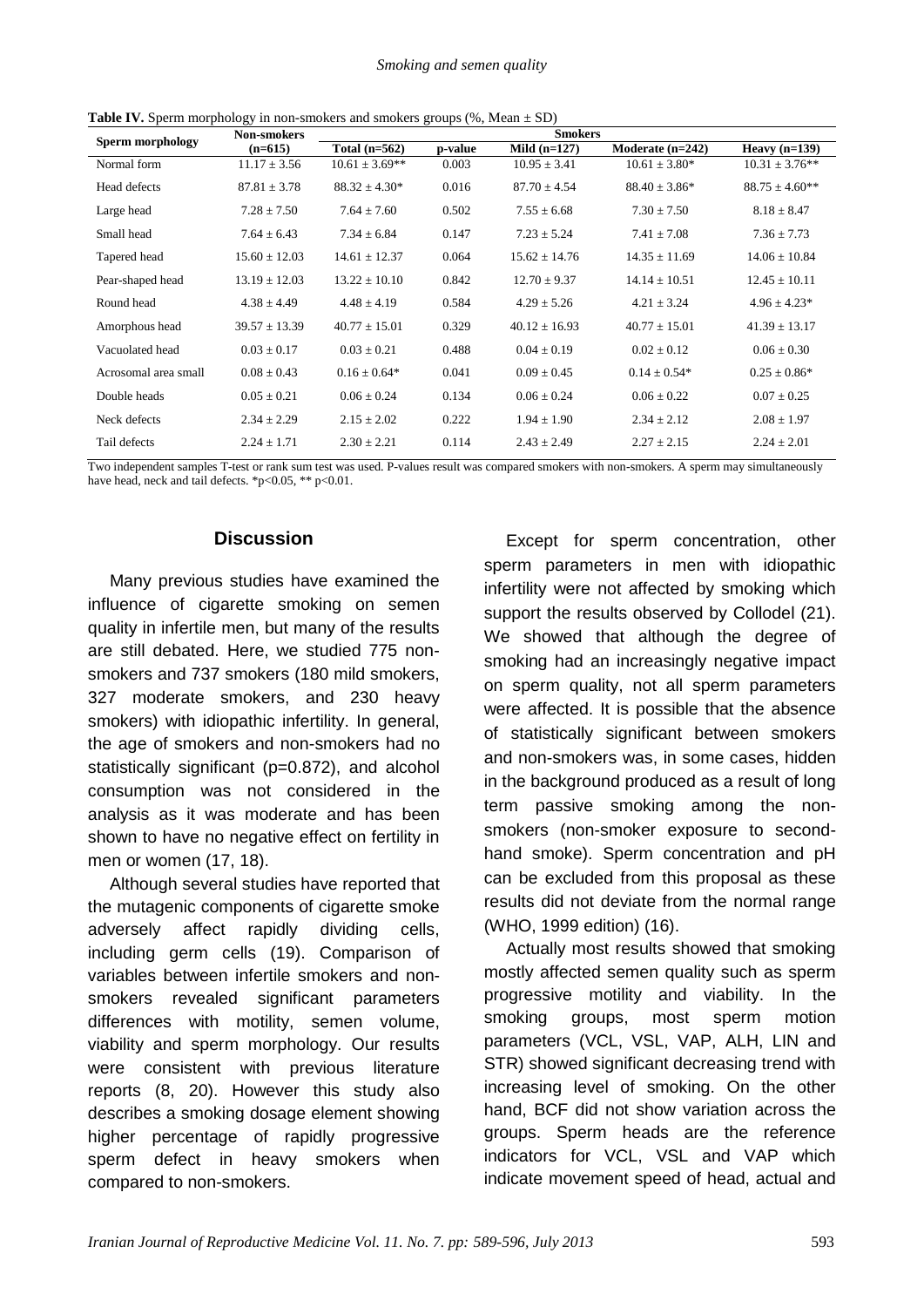relative displacement to describe the ability of sperm motility. When there is tail defect, the sperms swing ability is also reduced; here sperm progressive movement and sperm tail side movement ability were both decreased, and most motion parameters (VCL, VSL, VAP, LIN, WOB and STR) and highest decline of motility was seen among the heavy smokers.

In this study, decline of progressive motility, movement velocity and lower sperm viability were mostly seen among smoking men. These typical signs of reduced semen quality are critical at the time of fertilization as they are assist in favoring the passage of the sperm through the pellucid zone, in other words, without this assistance a non-motile or abnormally-motile sperm would not be able to fertilize the egg.

The percentage of normal morphology sperm was significantly lower in smokers compare with non-smokers (p=0.003), neck defects showed decrease, head and tail defects showed increase, and head defects changes was statistically significant (p=0.016). These observations suggest that smoking may mainly affects sperm head morphology and support previous reports by Kunzle and Elshal, especially in men who are heavy smokers and/or who have smoked for many years (5, 22, 23).

None the less, these observations are debated by others (12, 20). Further researches have shown that many compounds in cigarette smoke in addition to nicotine may affect semen parameters and sperm morphology and that the degree of sperm abnormality and smoking are correlated (22, 24). These findings are supported here as we showed that the degree of smoking was directly associated to an overall change of sperm parameters including their morphology, and worsened successful fertilization (25).

Our study also showed that seminal leukocytes concentration was higher in smoking groups (p=0.002), with increasing degree of smoking, seminal leukocytes gradually increased [p=0.241 (mild), p=0.025 (moderate) and p=0.001 (heavy) respectively]. Actually, it was shown that nicotine concentrations of 400-800 ng/ml has a detrimental effect on sperm motility, membrane function, and the ability to undergo the physical changes necessary to fertilize the egg (26). However, the mechanism explaining how leukocytes interact with sperm is not yet clear.

Alternatively, another adverse effect on sperm quality could be the amount of reactive oxygen species (ROS) effect on sperm quality, since elevated levels of ROS have been found in infertile smoking men, and concomitantly, decreasing levels of antioxidants in seminal plasma (25, 27, 28). Furthermore, in 2003, Horak reported that oxidants in cigarette smoke are thought to damage sperm DNA, and that smokers have more oxidative DNA damage in their sperm than non-smokers (29). Here we propose that, smoking may increase the concentration of leukocytes in semen, and hence in correlation with sperm motility may damage semen quality.

Perhaps stopping smoking and increasing antioxidant (reduce DNA damage) intake should be recommended to all infertile smokers. In summary, smoking adversely affects semen quality, with adverse consequences on sperm morphology and decline sperm motility. Increased leukocytes, but the role of leukocytes in semen remains undetermined. In short, the decline in semen quality may be related to smoking, and lead to male infertility.

#### **Acknowledgments**

This research was generously supported by a grant from the National Population and Family Planning Commission of China (No. 2011-GJKJS-07). We express our great thanks to them.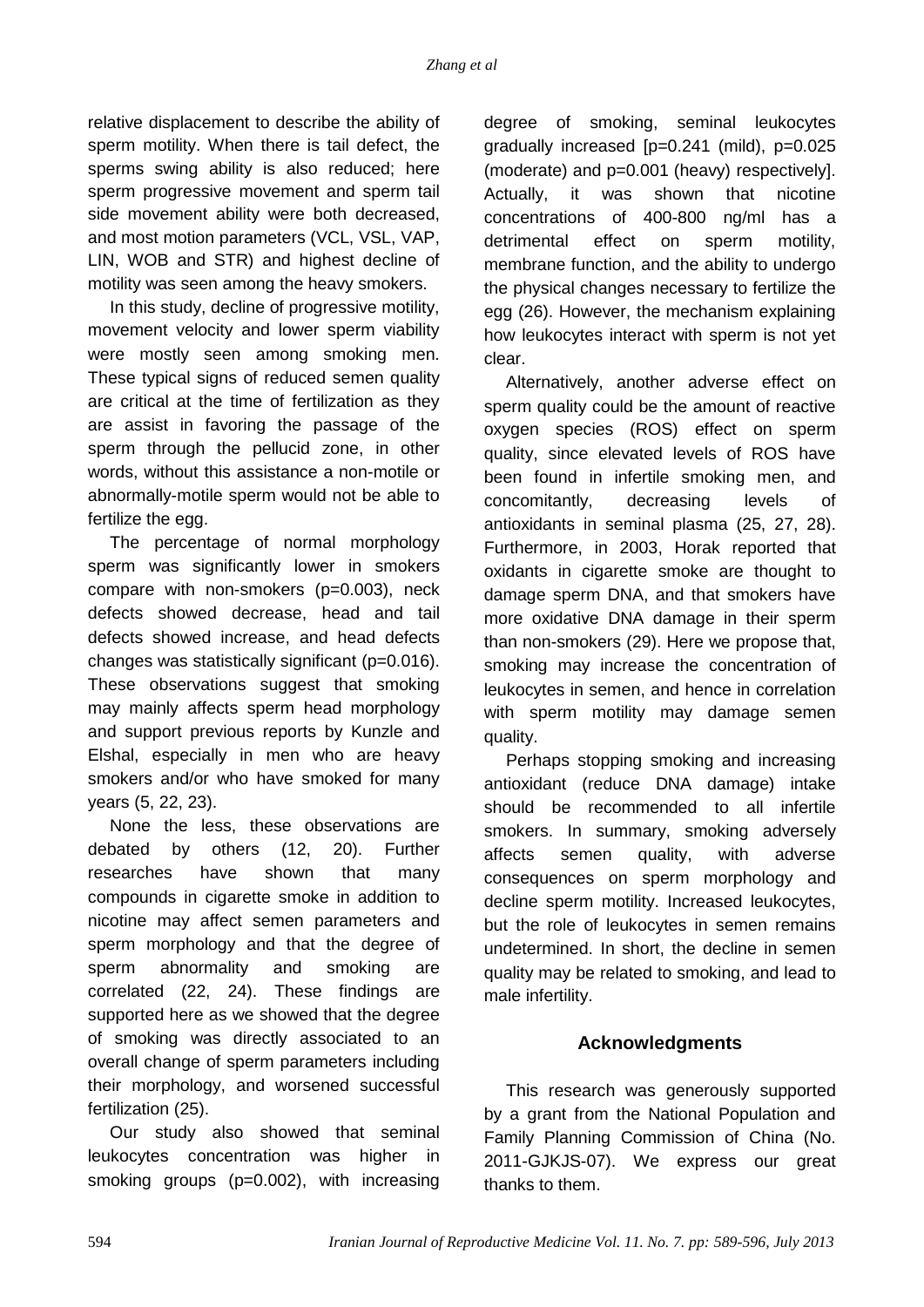#### **Conflict of interest**

The authors had no conflicts of interest to declare in relation to this article.

#### **References**

- 1. Jung A, Eberl M, Schill WB. Improvement of semen quality by nocturnal scrotal cooling and moderate behavioural change to reduce genital heat stress in men with oligo asthenoteratozoospermia. *Reproduction* 2001; 121: 595-603.
- 2. [Wogatzky J,](http://www.ncbi.nlm.nih.gov/pubmed?term=Wogatzky%20J%5BAuthor%5D&cauthor=true&cauthor_uid=23265183) [Wirleitner B,](http://www.ncbi.nlm.nih.gov/pubmed?term=Wirleitner%20B%5BAuthor%5D&cauthor=true&cauthor_uid=23265183) [Stecher A,](http://www.ncbi.nlm.nih.gov/pubmed?term=Stecher%20A%5BAuthor%5D&cauthor=true&cauthor_uid=23265183) [Vanderzwalmen](http://www.ncbi.nlm.nih.gov/pubmed?term=Vanderzwalmen%20P%5BAuthor%5D&cauthor=true&cauthor_uid=23265183)  [P,](http://www.ncbi.nlm.nih.gov/pubmed?term=Vanderzwalmen%20P%5BAuthor%5D&cauthor=true&cauthor_uid=23265183) [Neyer A,](http://www.ncbi.nlm.nih.gov/pubmed?term=Neyer%20A%5BAuthor%5D&cauthor=true&cauthor_uid=23265183) [Spitzer D,](http://www.ncbi.nlm.nih.gov/pubmed?term=Spitzer%20D%5BAuthor%5D&cauthor=true&cauthor_uid=23265183) et al. The combination matters- distinct impact of lifestyle factors on sperm quality: a study on semen analysis of 1683 patients according to MSOME criteria. *[Reprod Biol Endocrinol](http://www.ncbi.nlm.nih.gov/pubmed/23265183)* 2012; 10: 115.
- 3. Matikainen T, Perez GI, Jirisicova A, Pru JK, Schlezinger JJ, Ryu HY, et al. Aromatic hydrocarbon receptor-driven Bax gene expression is required for premature ovarian failure caused by biohazardous environmental chemicals. *Nat Genet* 2001; 28: 300- 301.
- 4. Zenzes MT. Smoking and reproduction: gene damage to human gametes and embryos. *Hum Reprod Update* 2000; 6: 122-131.
- 5. Kunzle R, Mueller M, Ha¨nggi W, Birkhauser M, Drescher H, Bersinger N. Semen quality of male smokers and nonsmokers in infertile couples. *Fertil Steril* 2003; 79: 287-291.
- 6. Ozgur K, Isikoglu M, Seleker M, Donmez L. Semen quality of smoking and non-smoking men in infertile couples in a Turkish population. *Arch Gynecol Obstet*  2005; 271: 109-112.
- 7. Pasqualotto FF, Sobreiro BP, Hallak J, Pasqualotto EB, Lucon AM. Cigarette smoking is related to a decrease in semen volume in a population of fertile men. *BJU Int* 2006; 97: 324-326.
- 8. Ramlau-Hansen CH, Thulstrup AM, Aggerholm AS, Jensen MS, Toft G, Bonde JP. Is smoking a risk factor for decreased semen quality? A crosssectional analysis. *Hum Reprod* 2007; 22: 188-196.
- 9. Collodel G, Moretti E. Morphology and meiotic segregation in spermatozoa from men of proven fertility. *J Androl* 2008; 29:106-114.
- 10. [Tawadrous GA,](http://www.ncbi.nlm.nih.gov/pubmed?term=Tawadrous%20GA%5BAuthor%5D&cauthor=true&cauthor_uid=21944139) [Aziz AA,](http://www.ncbi.nlm.nih.gov/pubmed?term=Aziz%20AA%5BAuthor%5D&cauthor=true&cauthor_uid=21944139) [Mostafa T.](http://www.ncbi.nlm.nih.gov/pubmed?term=Mostafa%20T%5BAuthor%5D&cauthor=true&cauthor_uid=21944139) Effect of smoking status on seminal parameters and apoptotic markers in infertile men. *[J Urol](http://www.ncbi.nlm.nih.gov/pubmed/21944139)* 2011; 186:1986- 1990.
- 11. [Al-Matubsi HY,](http://www.ncbi.nlm.nih.gov/pubmed?term=Al-Matubsi%20HY%5BAuthor%5D&cauthor=true&cauthor_uid=21526658) [Kanaan RA,](http://www.ncbi.nlm.nih.gov/pubmed?term=Kanaan%20RA%5BAuthor%5D&cauthor=true&cauthor_uid=21526658) [Hamdan F,](http://www.ncbi.nlm.nih.gov/pubmed?term=Hamdan%20F%5BAuthor%5D&cauthor=true&cauthor_uid=21526658) [Salim M,](http://www.ncbi.nlm.nih.gov/pubmed?term=Salim%20M%5BAuthor%5D&cauthor=true&cauthor_uid=21526658) [Oriquat GA,](http://www.ncbi.nlm.nih.gov/pubmed?term=Oriquat%20GA%5BAuthor%5D&cauthor=true&cauthor_uid=21526658) [Al Hanbali OA.](http://www.ncbi.nlm.nih.gov/pubmed?term=Al%20Hanbali%20OA%5BAuthor%5D&cauthor=true&cauthor_uid=21526658) Smoking practices in Jordanian people and their impact on semen quality and hormonal levels among adult men. *[Cent Eur J](http://www.ncbi.nlm.nih.gov/pubmed/21526658)  [Public Health](http://www.ncbi.nlm.nih.gov/pubmed/21526658)* 2011; 19: 54-59.
- 12. Wong XY, Thomas CM, Merkus HM, Zielhuis GA, Doesburg WH, Steegers-Theunissen RP. Cigarette smoking and the risk of male factor subfertility: minor association between cotinine in seminal plasma and semen morphology. *Fertil Steril* 2000; 74: 930- 935.
- 13. Trummer H, Habermann H, Haas J, Pummer K. The impact of cigarette smoking on human semen parameters and hormones. *Hum Reprod* 2002; 17: 1554-1559.
- 14. Sepaniak S, Forges T, Gerard H, Foliguet B, Bene MC, Monnier-Barbarino P. The influence of cigarette smoking on human sperm quality and DNA fragmentation. *Toxicology* 2006; 223: 54-60.
- 15. [De Jong AM,](http://www.ncbi.nlm.nih.gov/pubmed?term=de%20Jong%20AM%5BAuthor%5D&cauthor=true&cauthor_uid=23230969) [Menkveld R,](http://www.ncbi.nlm.nih.gov/pubmed?term=Menkveld%20R%5BAuthor%5D&cauthor=true&cauthor_uid=23230969) [Lens JW,](http://www.ncbi.nlm.nih.gov/pubmed?term=Lens%20JW%5BAuthor%5D&cauthor=true&cauthor_uid=23230969) [Nienhuis SE,](http://www.ncbi.nlm.nih.gov/pubmed?term=Nienhuis%20SE%5BAuthor%5D&cauthor=true&cauthor_uid=23230969) [Rhemrev JP.](http://www.ncbi.nlm.nih.gov/pubmed?term=Rhemrev%20JP%5BAuthor%5D&cauthor=true&cauthor_uid=23230969) Effect of alcohol intake and cigarette smoking on sperm parameters and pregnancy. *[Andrologia](http://www.ncbi.nlm.nih.gov/pubmed/23230969)* 2012; 20: 1-6.
- 16. World Health Organization (WHO). WHO Laboratory Manual for the Examination of Human Semen and Semen-Cervical Mucus Interaction.  $4<sup>th</sup>$  Ed. Cambridge, United Kingdom: Cambridge University Press; 1999.
- 17. Chia SE, Lim ST, Tay SK, Lim ST. Factors associated with male infertility: a case-control study of 218 infertile and 240 fertile men. *Br J Obstet Gynaecol* 2000; 107: 55-61.
- 18. Juhl M, Anderson AM, Gronbaek M, Olsen J. Moderate alcohol consumption and waiting time to pregnancy. *Hum Reprod* 2001; 16: 2705-2709.
- 19. Sorahan T, Prior P, Lancashire RJ, Faux SP, Hulte´n MA, Peck IM, et al. Childhood cancer and parental use of tobacco: deaths from 1971-1976. *Br J Cancer* 1997; 76: 1525-1531.
- 20. Kumosani TA, Elshal MF, Al-Jonaid AA, Abduljabar HS. The influence of smoking on semen quality, seminal microelements and Ca2+-ATPase activity among infertile and fertile men. *Clin Biochem* 2008; 41: 1199-1203.
- 21. Collodel G, Capitani S, Pammolli A, Giannerini V, Geminiani M, Moretti E. Semen Quality of Male Idiopathic Infertile Smokers and Nonsmokers: An Ultrastructural Study. *J Androl* 2010; 31: 108-113.
- 22. Elshal MF, El-Sayed IH, Elsaied MA, El-Masry SA, Kumosani TA. Sperm head defects and disturbances in spermatozoal chromatin and DNA integrities in idiopathic infertile subjects: association with cigarette smoking. *Clin Biochem* 2009; 42: 589-594.
- 23. Gaur DS, Talekar M, Pathak VP. Effect of cigarette smoking on semen quality of infertile men. *Singapore Med J* 2007; 48: 119-123.
- 24. Guo H, Zhang HG, Xue BG, Sha YW, Liu Y, Liu RZ. Effects of cigarette, alcohol consumption and sauna on sperm morphology. *Zhonghua Nan Ke Xue* 2006; 12: 215-217, 221.
- 25. Soares SR, Melo MA. Cigarette smoking and reproductive function. *Curr Opin Obstet Gynecol* 2008; 20: 281-291.
- 26. Sofikitis N, Takenaka M, Kanakas N, Papadopoulos H, Yamamoto Y, Drakakis P, et al. Effects of cotinine on sperm motility, membrane function, and fertilizing capacity in vitro. *Urol Res* 2000; 28: 370-375.
- 27. [Taha EA,](http://www.ncbi.nlm.nih.gov/pubmed?term=Taha%20EA%5BAuthor%5D&cauthor=true&cauthor_uid=23021663) [Ez-Aldin AM,](http://www.ncbi.nlm.nih.gov/pubmed?term=Ez-Aldin%20AM%5BAuthor%5D&cauthor=true&cauthor_uid=23021663) [Sayed SK,](http://www.ncbi.nlm.nih.gov/pubmed?term=Sayed%20SK%5BAuthor%5D&cauthor=true&cauthor_uid=23021663) [Ghandour NM,](http://www.ncbi.nlm.nih.gov/pubmed?term=Ghandour%20NM%5BAuthor%5D&cauthor=true&cauthor_uid=23021663) [Mostafa T.](http://www.ncbi.nlm.nih.gov/pubmed?term=Mostafa%20T%5BAuthor%5D&cauthor=true&cauthor_uid=23021663) Effect of smoking on sperm vitality, DNA integrity, seminal oxidative stress, zinc in fertile men. *[Urology](http://www.ncbi.nlm.nih.gov/pubmed/23021663)* 2012; 80: 822-825.
- 28. Pasqualotto FF, Umezu FM, Salvador M, Borges EJr, Sobreiro BP, Pasqualotto EB. Effect of cigarette smoking on antioxidant levels and presence of